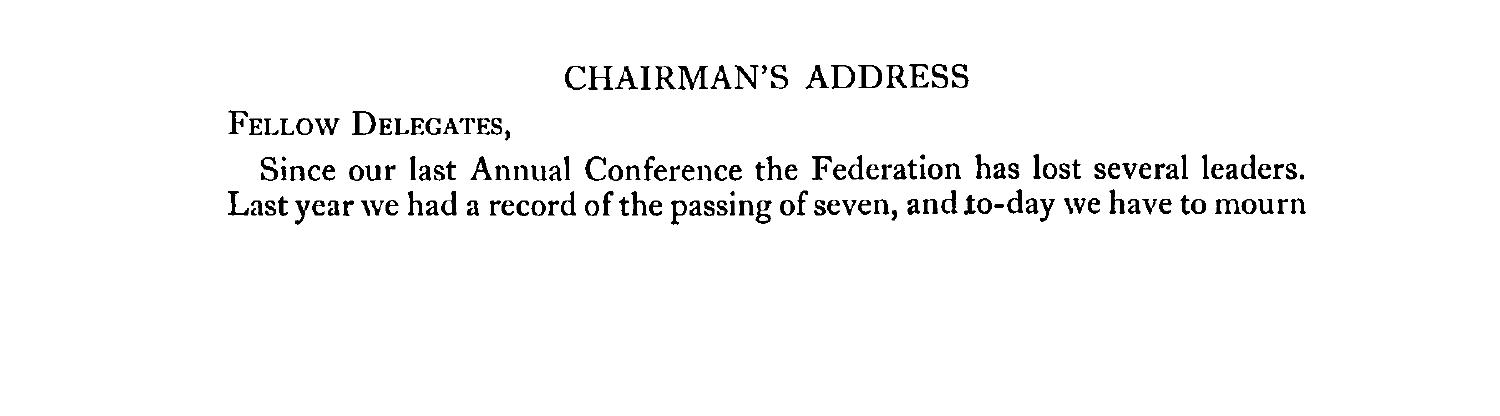the loss of H. Hughes, of North Wales; W. Latham, Midland Federation; Watts Morgan, M.P., South Wales; T. Trotter, Durham; and Fred Hall, M.P., Yorkshire.

Father Time is never unemployed and often takes youth with old age, and some are called who appeared to have before them many years of service. The friends we miss to-day had rendered great service to the miners of Britain, for which I hope they will long be remembered. I trust also that the influence of their lives and labour will bear fruit with our young members in such a manner that this great Federation will always find within its ranks men ever ready to carry on the work of improving both industrially and socially the lot in life of their fellow miners. For each year reminds us of the hardships and dangers they undergo, not only as a result of those terrible explosions and other accidents, of which we record nine since July, 1932, with a loss of 83 lives, but also the loss of life and serious injury that occurs every working day at our mines, bringing sorrow and sadness into our mining village life. The general public can never truly understand the cost to human life of the winning of coal. 'We, their comrades, are better able to do so; and in respect and kind remembrance of all let us in silence stand.

We have not yet succeeded in the establishment of a National Wages Board. The mineowners have refused to deal with the question and the Government has evaded it, while many newspapers have not put before the public a true outline of what we seek, some having made very misleading statements. We may, therefore, have to reach the people by public meetings. One leading colliery journal has said that my reply to Mr. Evan Williams was foolish talk, and then goes on to misrepresent what I did say and what our aim is. The writer states:—

"What the Federation's demand amounts to is that every trivial dispute on field rates or allowances should be haled before a National Board, with the further inference that the Government might be forced to ensure awards that would be acceptable to the men. The ' Man-in-the-Street' may be left to judge whether such designs are calculated to promote peace or prosperity in the industry."

Other papers have followed on similar lines; but when the Editor of a trade journal undertakes to deal with so important a question we at least expect greater care. For it is not only wrong to mislead and delude the general public, but it may have very serious effect on the relations of employed and employers. Therefore, I propose to set out here what I said last year and on June 1 this year on this question:—

## *July,* 1932.

"For the present then we have this' gentlemen's agreement,' but what is going to take its place at the end of twelve months, which will soon pass away? How will the miners' case then stand if there are only district negotiations and none of a national character? Shall the old method still operate—one district being reduced in wages, and then the mineowners of another district saying they must get down their cost per ton to enable them to keep their trade? Unfortunately, the lessons of the past are often forgotten. There are large numbers of people at the present time who believe that stoppages and trouble only came about in the coal trade with agreements and negotiations conducted on a national basis. Nothing can be further from the truth; and, to prove this, let me set out some of the stoppages that took place in the mining industry between the years 1879 to 1898, while only district settlements were in operation:-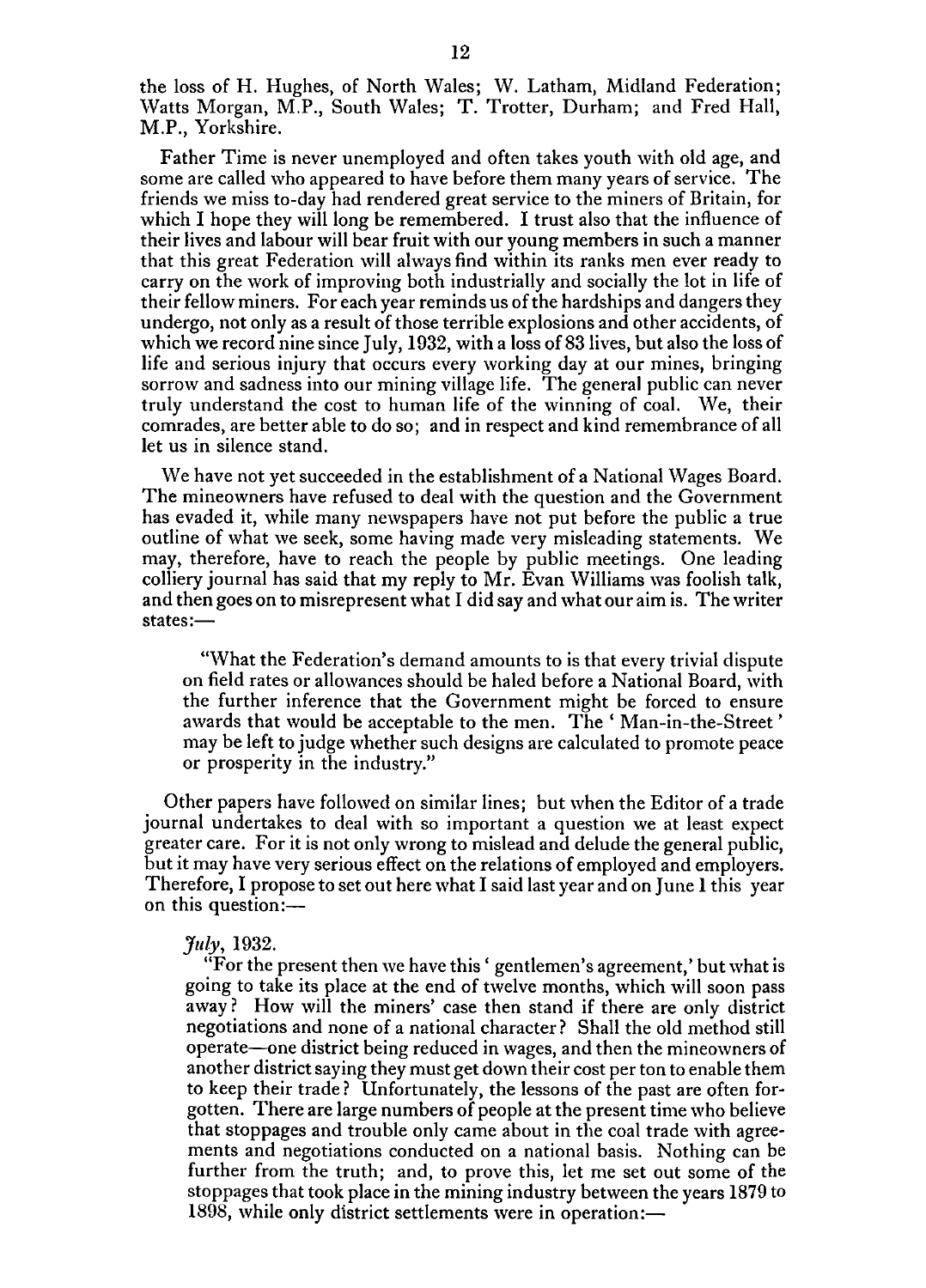#### *Weeks*

| 1879   | Durham<br>$\mathcal{L}^{\text{max}}$ and $\mathcal{L}^{\text{max}}$ . The set of $\mathcal{L}^{\text{max}}$ |                          |                      |                                           |                      | 6   |
|--------|-------------------------------------------------------------------------------------------------------------|--------------------------|----------------------|-------------------------------------------|----------------------|-----|
| 1881–2 | Lancashire<br><b><i>Contract Contract</i></b>                                                               |                          |                      |                                           | $\ddot{\phantom{a}}$ | 7   |
| 1885   | Yorkshire<br>$\mathbf{r}$ , $\mathbf{r}$ , $\mathbf{r}$ , $\mathbf{r}$ , $\mathbf{r}$                       |                          |                      | $\ddot{\phantom{a}}$                      |                      | -9  |
| 1887   | Northumberland<br>$\ddot{\phantom{a}}$                                                                      | $\ddot{\phantom{a}}$     | $\ddot{\phantom{a}}$ | $\mathbf{r}$ , and the state $\mathbf{r}$ | $\ddot{\phantom{a}}$ | 17  |
| 1890   | Yorkshire, Lancashire and Midlands                                                                          |                          |                      | $\ddot{\phantom{0}}$                      | $\ddot{\phantom{a}}$ | -9  |
| 1892   | Durham<br>$\sim$ 100 $\sim$                                                                                 | <b>Contract Contract</b> |                      | $\ddotsc$                                 |                      | 13  |
| 1893   | <b>Federated District</b>                                                                                   | $\sim 100$ km s $^{-1}$  |                      | $\ddotsc$                                 |                      | -16 |
| 1894   | Scotland<br>$\mathbf{r}$ and $\mathbf{r}$ and $\mathbf{r}$ and $\mathbf{r}$                                 |                          | $\sim$ $\sim$        | $\sim$ 100 $\sim$ 100 $\sim$              |                      | -16 |
| 1898   | South Wales and Monmouth                                                                                    |                          |                      |                                           |                      | 22  |
|        |                                                                                                             |                          |                      |                                           |                      |     |
|        |                                                                                                             |                          |                      |                                           |                      | 115 |
|        |                                                                                                             |                          |                      |                                           |                      |     |

"We find in this record that in a period of less than *19* years there was experienced two years and 11 weeks' idle time for the miners. In nearly every case the cause was a claim for a reduction of wages; and we also find that never once during those years was there a period of more than four years when the whole of the British coalfield was at work. Since those days great changes have been experienced in the industrial life of Britain, and I may say in the world at large also. The tendency of the age is towards a stronger national control and co-operation in all the large industries of the nation for the purpose of production and distribution. It has been established by law on the railways, and at the present time national cooperation is being sought in the iron and steel trades."

### *June, 1933.*

"There are two things before you, and you must keep those two things constantly before you. Can we establish a national method of regulating wages through the mineowners or the Government? That is number one. Number two: Have we to allow a district—no one knows who it will be first to stand to be attacked by the mineowners, defeated, and then another district attacked? That is number two.

"These are questions for this Conference to consider. Questions for our men in the coalfields to consider. I may not be long your President, but so long as I retain this position—I say it in all seriousness—I shall never accept the principle of the old method of district agreements—district attack. I stand for a national method. If other organisations can obtain it, as they are, we, as miners, which I will say is the principal industry of this nation, should also have the same method of regulating wages. Instead of strife, it is the way to peace if the Government and the mineowners will accept it. Their method, as I said before, will inevitably lead to strife if it continues."

Now, let me outline a sample of the results of district settlements, which I hope will make the matter clear.

I set out below figures dealing with a large county. Jam showing the number of persons employed since *1926,* the number of days worked per week, and average weekly wage. But we must remember in dealing with the average weekly wage that almost one-third of these people have only the subsistence wage of less than *7s.* per day. I have also shown the average selling price each year and output per man-shift worked.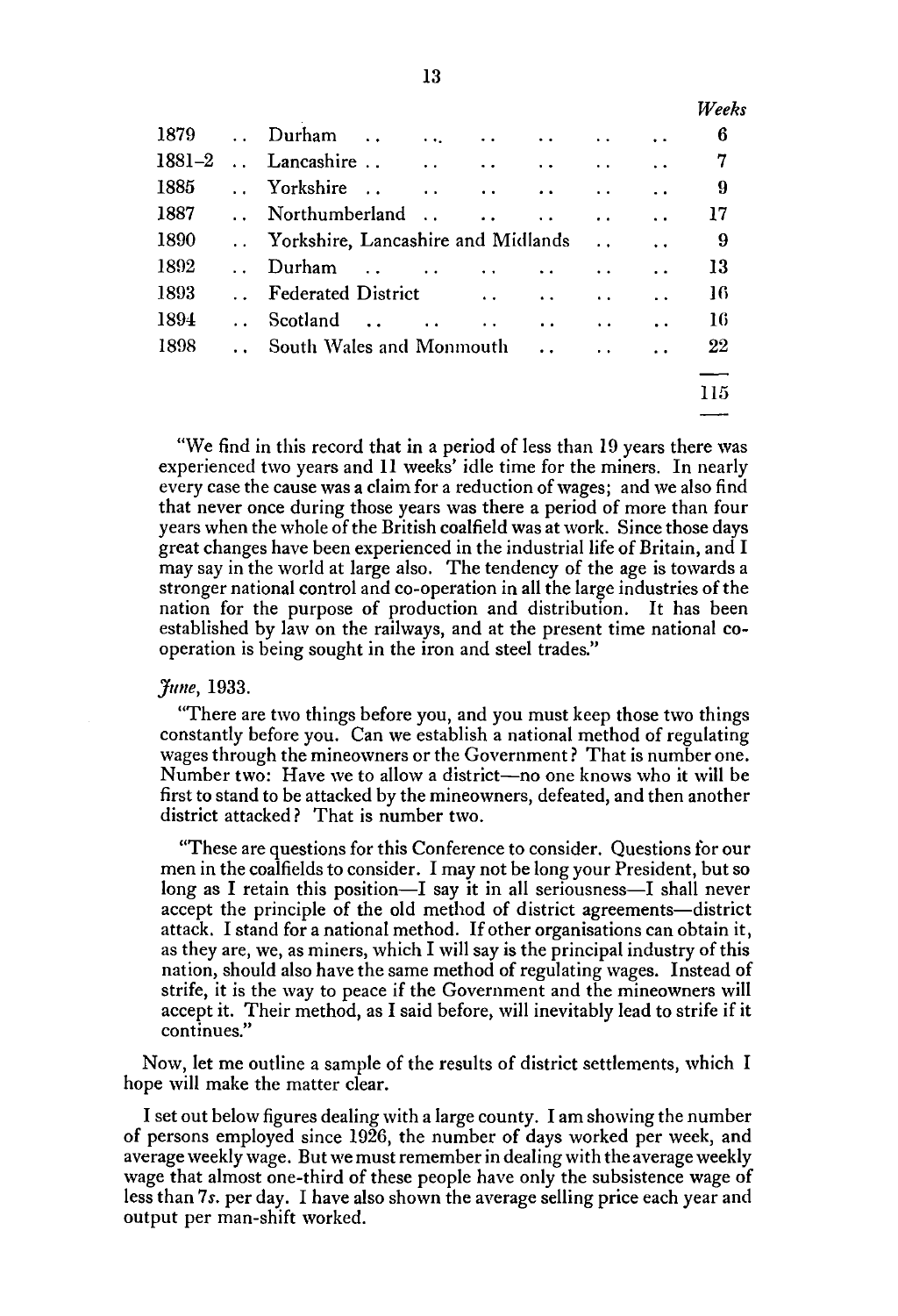| Year                                         | Persons<br>Employed <br>Dec.<br>each<br>Year                  | Average<br>Days<br>Worked<br>ber<br>Week     | Average<br><b>Earnings</b><br>per<br>Week                                                                                                 | Average<br>Earnings<br>ber<br>Man-shift<br>worked                                           | Average<br><b>Selling</b><br>Price<br>per ton                                                 | Profit<br>per ton per ton                                       | Loss                                                              | Average<br>Output<br>per<br>Man-shift<br>in cwts.  |
|----------------------------------------------|---------------------------------------------------------------|----------------------------------------------|-------------------------------------------------------------------------------------------------------------------------------------------|---------------------------------------------------------------------------------------------|-----------------------------------------------------------------------------------------------|-----------------------------------------------------------------|-------------------------------------------------------------------|----------------------------------------------------|
| 1927<br>1928<br>1929<br>1930<br>1931<br>1932 | 120.721<br>125.732<br>137,487<br>115.631<br>107.938<br>97,659 | 4.54<br>4.95<br>5.18<br>4.85<br>4.35<br>4.31 | d.<br>£,<br>s.<br>2<br>0<br>$\mathbf 2$<br>$\mathbf 2$<br>$\Omega$<br>$\overline{2}$<br>$2\frac{1}{2}$<br>19<br>11<br>15<br>5<br>10<br>14 | d.<br>s.<br>2.16<br>9<br>8<br>1.38<br>11.41<br>7<br>0.82<br>8<br>8<br>0.80<br>$1.00\,$<br>8 | d.<br>s.<br>12<br>9.46<br>11<br>3.60<br>11.44<br>11<br>12<br>2.87<br>11<br>8.76<br>6.48<br>11 | d.<br>. .<br>. .<br>3.01<br>4.04<br>$\ddot{\phantom{0}}$<br>. . | d.<br>7.46<br>8.71<br>. .<br>$\ddot{\phantom{a}}$<br>0.70<br>3.64 | 22.53<br>22.61<br>22.49<br>22.38<br>22.76<br>23.04 |

These figures show that from December, 1929, to December, 1932, 39,828 persons left the mines; the working time per week fell by three-quarters of a shift; and from 1927 to 1932, the average daily wage fell by 1s.  $1\frac{1}{4}d$ ., while the average output of coal per shift rose by half-cwt. So we see that after the great national change and reduction in 1926, through district agreements, in this district miners' wages have gone down by 1s. 1<sup>1</sup>d., although they have increased the average production of coal by half-a-cwt. per day more than in 1927, when receiving the higher wages. Now let us see how the mineowners have fared under the system. They record a loss in 1927, and in 1032 also, in spite of the fact that there has been a drop of over 1s. per ton in the wages cost, because owing to competition there has also been a drop in the selling price of about Is. *3d.* per ton. Under this method, since 1926, at least four districts have suffered reductions in wages; and can we call a reduction of *is. lid.* per day for over 100,000 persons a small matter? It was never my intention to imply that the fixing of piece rates or re-adjustments of price lists should be dealt with nationally. In my own county both under national and district agreements there have always been local agreements and awards fixing piece rates and working conditions, also changing piece prices. It is not our desire to have these fixed by national machinery. Whenever a National Wages Board is established there will still be need for District Boards to deal with various questions that have only district application; and if the mineowners or the Government will agree to meet the Federation and endeavour to build up a new system for our coal industry, they will find one can be established which need not lead to stoppages, but to greater confidence, better security and more just relationships for all who are engaged or interested in coal mining; and until some new method is arranged we shall not cease in our efforts, nor can the danger of trouble pass away. The old system has failed both to give a just standard of life to the miners or a return on capital compared with other industries, for which in this country coal is the main raw material, as the following figures will show:—

On February 28 this year, Mr. Daggar, in the House of Commons, asked the President of the Board of Trade a question on the profits made by gas and the generation of electricity, and the answer for gas was: $-$ 

FOR COMPANIES:

|  |  |  |  | <b>Excess of Receipts over Expenditure</b> |
|--|--|--|--|--------------------------------------------|
|--|--|--|--|--------------------------------------------|

|  | $1929$ | $\sim 100$ km s $^{-1}$ .   | $\sim 10^{-10}$ | 7,043,501          |
|--|--------|-----------------------------|-----------------|--------------------|
|  |        | 1930., ., ., ., ., ., ., ., |                 | 7,064,137          |
|  | $1931$ |                             |                 | $\ldots$ 7,292,976 |

*14*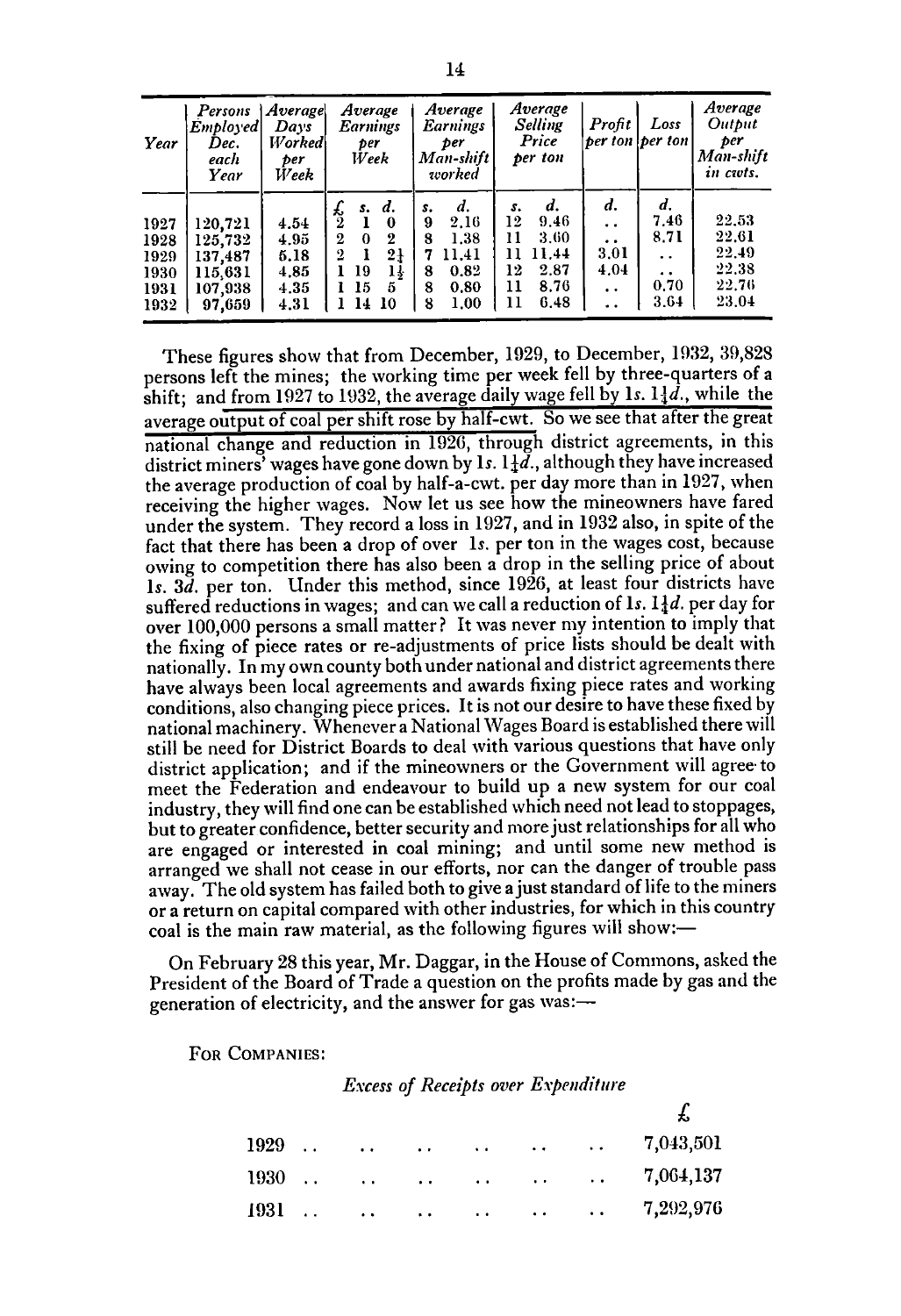FOR LOCAL AUTHORITIES:

| 1929-30     | $\ddot{\phantom{0}}$ | $\ddot{\phantom{0}}$ | $\ddot{\phantom{1}}$ | $\ddot{\phantom{a}}$ | $\ddot{\phantom{a}}$ | 4,304,293 |
|-------------|----------------------|----------------------|----------------------|----------------------|----------------------|-----------|
| $1930 - 31$ | $\ddot{\phantom{0}}$ | $\ddot{\phantom{0}}$ | $\ddot{\phantom{1}}$ | $\ddot{\phantom{0}}$ | $\ddot{\phantom{a}}$ | 4,247,584 |
| 1931–32     | $\ddot{\phantom{1}}$ | $\ddot{\phantom{0}}$ | $\ddot{\phantom{a}}$ | $\ddot{\phantom{a}}$ | $\ddot{\phantom{0}}$ | 4,040,803 |

*Excess of Receipts over Expenditure* 

For electricity, public authorities show a gross profit as follows:—

| 1929–30 | $\ddot{\phantom{a}}$ | . .       | $\bullet$ | $\cdot$ $\cdot$ | $\cdot$ .            | 15,538,862 |
|---------|----------------------|-----------|-----------|-----------------|----------------------|------------|
| 1930–31 | $\cdot$ .            | $\cdot$ . | $\cdots$  | $\cdots$        | $\ddot{\phantom{a}}$ | 15,360,093 |

ELECTRICITY COMPANIES' GROSS PROFITS were:-

| $1929$ | $\ddot{\phantom{0}}$ | $\cdot$ $\cdot$      | $\ddot{\phantom{a}}$ | $\cdots$              | $\cdot$ .            | 12,158,128 |
|--------|----------------------|----------------------|----------------------|-----------------------|----------------------|------------|
| 1930   | $\ddot{\phantom{1}}$ | $\ddot{\phantom{a}}$ | $\cdot$ $\cdot$      | $\bullet\quad\bullet$ | $\ddot{\phantom{0}}$ | 12,283,291 |

I do not complain about the prosperity of the gas and electricity undertakings, but I do object to people saying that they must have cheap coal when the total gross profits from the whole national coal mines during those same years would amount to less than one-eighth of the gross profits from those industries; and although it may be true, as we find in other industries, that coalowners may also be owners of gas works and electricity generators, and that, as the old saying goes, "what they lose on the swings they make up on the roundabouts," this does not apply to the miners; and we claim that the produce of our labour should be able to supply us with a just and decent standard of life; but we know too well that under the present method of control in production and distribution this is not forthcoming.

The present state of the coal trade also calls for closer co-operation on the question concisely put in the phrase "back to coal," and also on our export trade. In 1913, the annual average consumption of coal per head of the population in Britain was 89 cwt., while in 1930, it had fallen to 75 cwt. Fifty years ago, Britain produced 45 per cent. of the world's output of coal. To-day, if we include lignite, we produce less than 18 per cent. From 1929 to 1932, our yearly output of coal went down by 48,662,402 tons, and the number of persons employed was reduced by 159,489. Our export trade has decreased by 21,367,128, or 35 per cent.; and there can be no doubt that the action of the British Government in building up tariff walls has caused our coal trade to suffer. Other nations, finding the change in our British trade policy was against them, at once retaliated and endeavoured to check its operation and its results. Now, as coal was a large factor in our export, it was in their power to reduce their imports of same; and while trade agreements may and should help to increase our coal export, they have not done so, nor can we expect by that method alone to regain what has been lost in our foreign trade.

## WELFARE FUND

We have now had the Report of the Departmental Committee on Welfare, whose recommendations, if embodied in law, would change the whole method of management and the amount of the levy. The Government have already announced their intention to reduce the levy to one half-penny, but I hope they will reconsider the question and allow the old figure to remain, for there is no penny of the produce of coal which has done such great service to mining life: and there are yet many useful ways in which part of it could be utilised to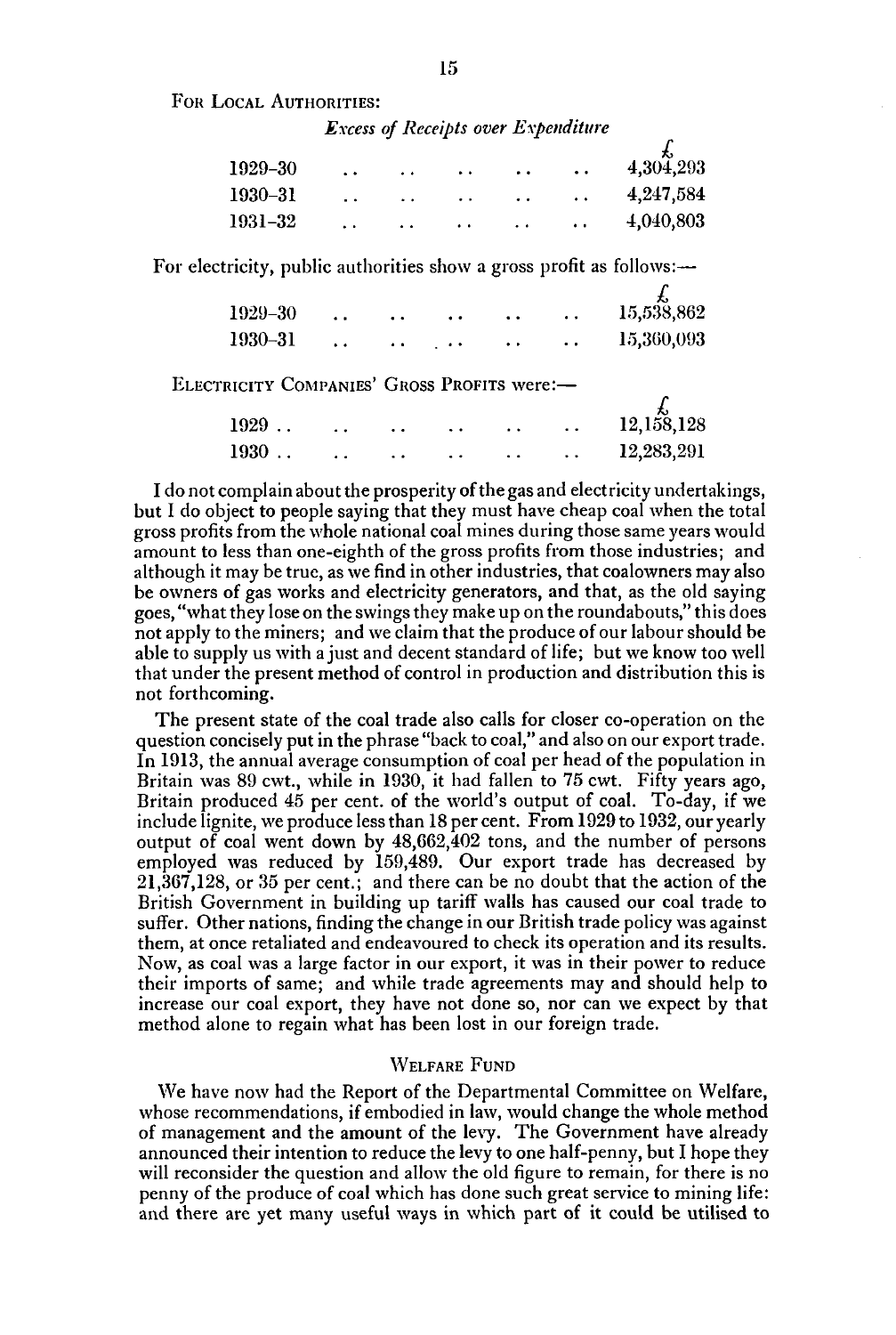brighten and benefit in every way the otherwise drab lives of the miners and their families. We must all use what influence we have with Members of Parliament so as to secure the retention of this penny levy; and we must also use our influence to prevent any change in the management, which will in any way make less effective the District Management now in operation, nor should the districts receive a less percentage of the fund than that now allocated to them. In my opinion, the Central Welfare Committee also possesses sufficient control. I stand for more district power in administration, as naturally they better understand the needs of the people and how best to meet them.

# INTERNATIONAL MINERS' FEDERATION

I am sorry to state that our Miners' International, like many other useful organisations, is suffering from the influence and power of the present German Government. We were informed at the International Committee held recently that our German comrades would not attend; and I am afraid that for some time to come they will be unable to associate with us as an organisation, but we who have the power to do so must keep alive that organisation. It is the only channel through which the miners of the world can come together in goodwill and fellowship, compare notes on the difficulties and troubles that are common to all in mining life of all nations, and by co-operation endeavour to improve the miners' wages, hours and conditions. For the present we shall miss our German friends, but it will only be for a period. Dictatorship may only be of short duration in the life of a nation, where the right to vote by the people has once been established, because deep in the human heart there is a craving for justice, and a share as a citizen in the rule of the nation, which, when once enjoyed, lives on; and when the opportunity arrives, the false must go down and the truth arise. Yet, I hope the working people of this country will learn from the last Election and what this Government has done, and also from what has taken place in other countries during the last few years, that it requires less power and energy, and is better for the people, to keep their liberty when once secured, than regain it when it is lost.

# OUR COMMITTEE AND MEMBERS

I am pleased with the splendid spirit of co-operation manifested by our Committee during the last 12 months. We have held many meetings, and the action of the mineowners and the Government has called forth various points of view, and different opinions have been expressed as to what was the right course to pursue. Yet, amidst all, true loyalty has been displayed to our Federation and to each other. No information has been conveyed to the Press, beyond what has been officially given by the Secretary; and in a time of difficulty, such as we have been passing through, this is very important, as it establishes a feeling of confidence and trust, which enables everyone to offer what they believe is best for our movement, with helpful results. I must also thank you, and through you the members of the Federation, for the trust and confidence placed in us when we held Conferences in March and June. We have been unable to show any great success as the outcome of these Conferences; but I feel sure all recognise that these are times which call for greater power of endurance to maintain one's ground, than is needed at other times to make any advance. We are working in a very difficult period. With a seriously shrinking coal trade and the general condition of the world with its ever increasing millions of unemployed, leaders cannot expect and do not look for much praise. In fact, they are indeed fortunate to escape condemnation. It is, therefore, very encouraging in such times to retain the members' confidence; and when we feel that we possess this it brings out what is best in the service your Committee can render you.